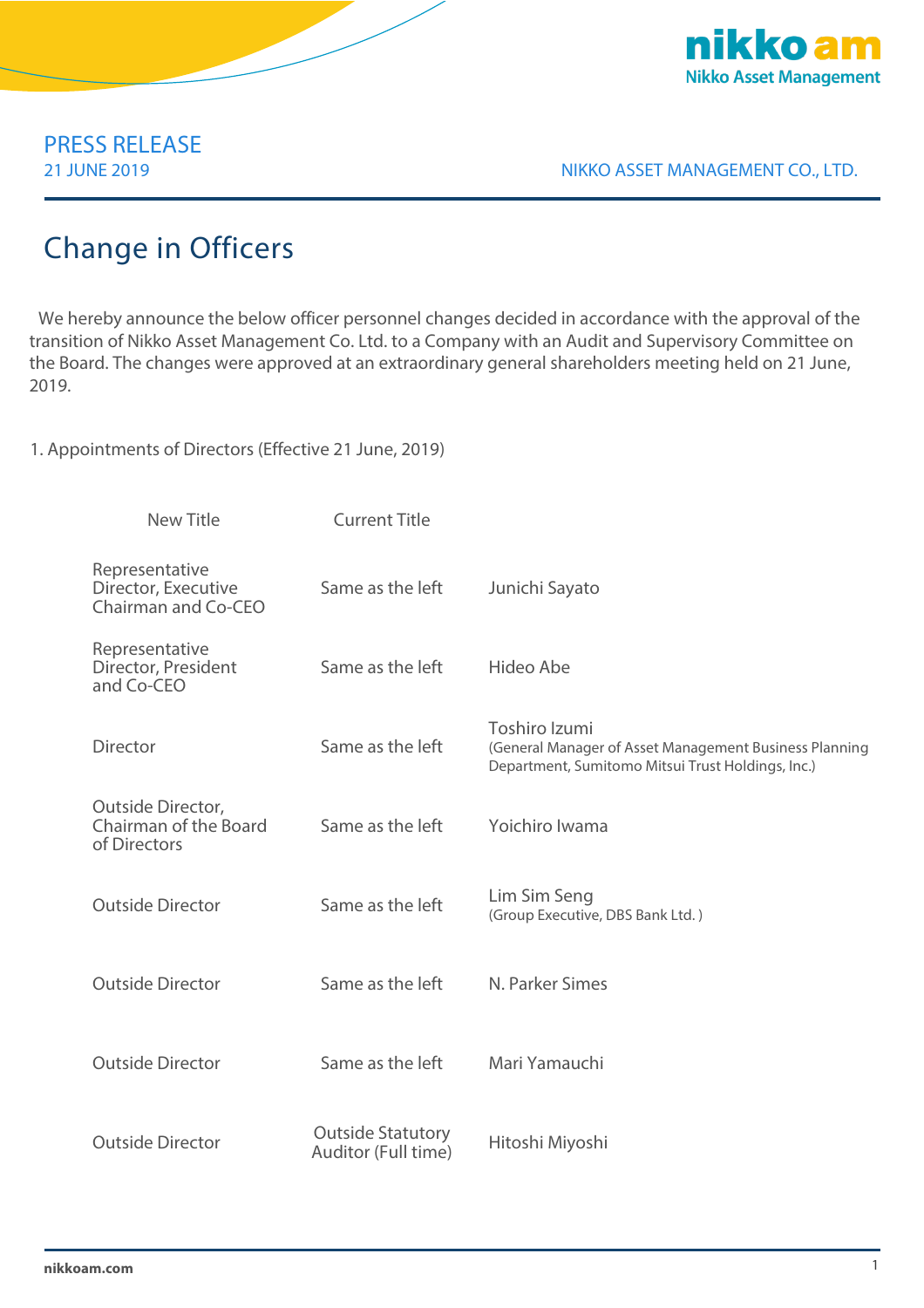### nikko am

Outside Director Outside Statutory Auditor

Shinya Tago (Attorney, Iwata Godo)

Outside Director Outside Statutory Auditor Mihoko Sogabe

2. Resignations (Effective 21 June, 2019)

Current Title

Director Takumi Shibata

Director Yutaka Nishida

Outside Director Naoki Togashi

Auditor Yoshihide Haze

– ENDS –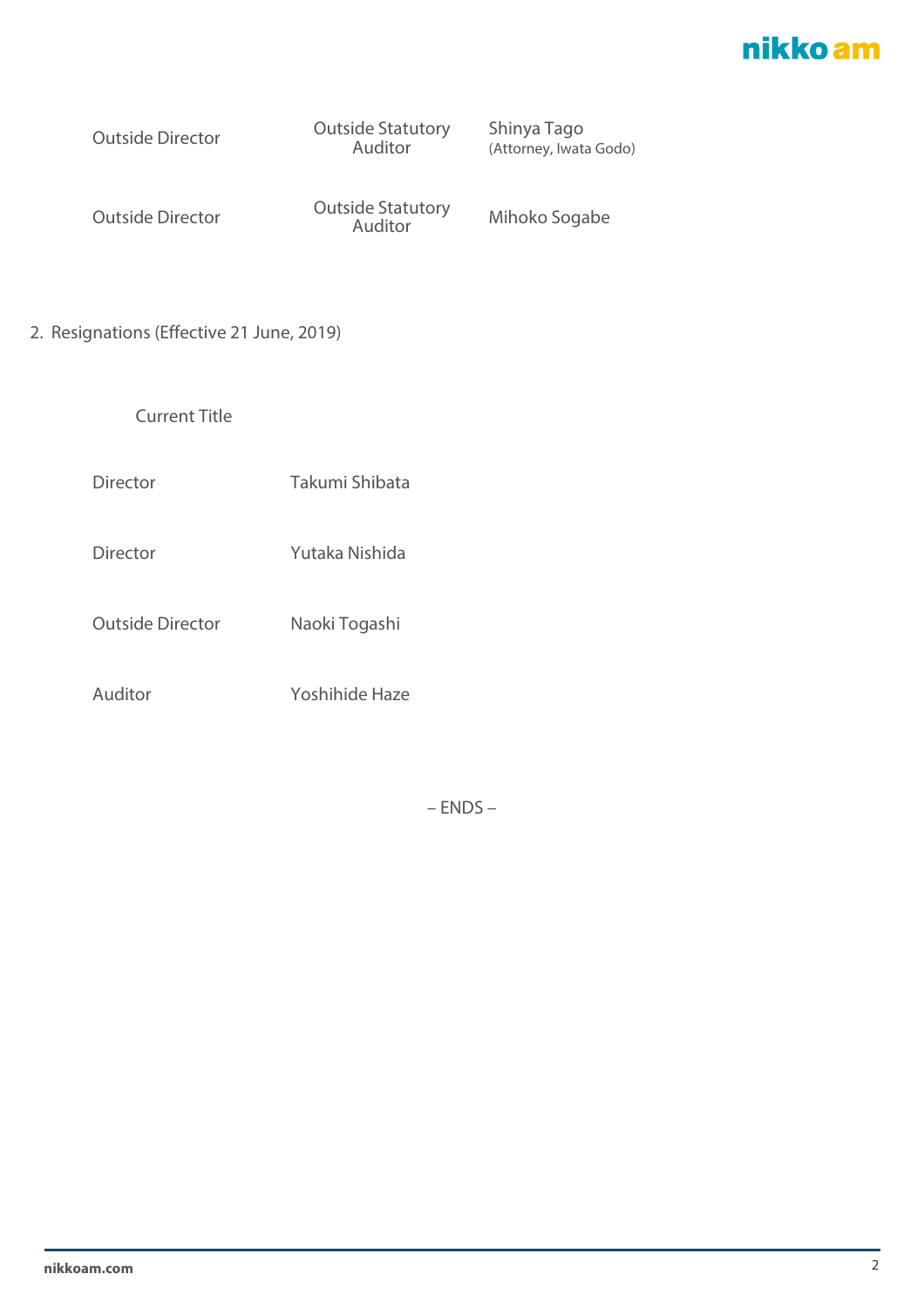

### About Nikko Asset Management

With US\$214 billion\* under management, Nikko Asset Management is one of Asia's largest asset managers, providing high-conviction, active fund management across a range of Equity, Fixed Income, Multi-Asset and Alternative strategies. In addition, its complementary range of passive strategies covers more than 20 indices and includes some of Asia's largest exchange-traded funds (ETFs).

Headquartered in Asia since 1959, the firm represents nearly 200\*\* investment professionals and over 30 nationalities across 11 countries. More than 300 banks, brokers, financial advisors and life insurance companies around the world distribute the company's products.

The investment teams benefit from a unique global perspective complemented by the firm's historic Asian DNA, striving to deliver consistent excellence in performance. The firm also prides itself on its progressive solution-driven approach, which has led to many innovative funds launched for its clients.

For more information about Nikko Asset Management and to access its investment insights, please visit the firm's [homepage.](http://en.nikkoam.com/)

\* Consolidated assets under management and sub-advisory of Nikko Asset Management and its subsidiaries as of 31 March 2019. \*\* As of 31 March 2019, including employees of Nikko Asset Management and its subsidiaries.

#### Important Information

This document is prepared by Nikko Asset Management Co., Ltd. and/or its affiliates (**Nikko AM**) and is for distribution only under such circumstances as may be permitted by applicable laws. This document does not constitute investment advice or a personal recommendation and it does not consider in any way the suitability or appropriateness of the subject matter for the individual circumstances of any recipient.

This document is for information purposes only and is not intended to be an offer, or a solicitation of an offer, to buy or sell any investments or participate in any trading strategy. Moreover, the information in this material will not affect Nikko AM's investment strategy in any way. The information and opinions in this document have been derived from or reached from sources believed in good faith to be reliable but have not been independently verified. Nikko AM makes no guarantee, representation or warranty, express or implied, and accepts no responsibility or liability for the accuracy or completeness of this document. No reliance should be placed on any assumptions, forecasts, projections, estimates or prospects contained within this document. This document should not be regarded by recipients as a substitute for the exercise of their own judgment. Opinions stated in this document may change without notice.

In any investment, past performance is neither an indication nor guarantee of future performance and a loss of capital may occur. Estimates of future performance are based on assumptions that may not be realised. Investors should be able to withstand the loss of any principal investment. The mention of individual stocks, sectors, regions or countries within this document does not imply a recommendation to buy or sell.

Nikko AM accepts no liability whatsoever for any loss or damage of any kind arising out of the use of all or any part of this document, provided that nothing herein excludes or restricts any liability of Nikko AM under applicable regulatory rules or requirements.

All information contained in this document is solely for the attention and use of the intended recipients. Any use beyond that intended by Nikko AM is strictly prohibited.

**Japan:** The information contained in this document pertaining specifically to the investment products is not directed at persons in Japan nor is it intended for distribution to persons in Japan. Registration Number: Director of the Kanto Local Finance Bureau (Financial Instruments firms) No. 368 Member Associations: The Investment Trusts Association, Japan/Japan Investment Advisers Association/Japan Securities Dealers Association.

**United Kingdom and rest of Europe:** This document constitutes a financial promotion for the purposes of the Financial Services and Markets Act 2000 (as amended) (FSMA) and the rules of the Financial Conduct Authority (the FCA) in the United Kingdom (the FCA Rules). This document is communicated by Nikko Asset Management Europe Ltd, which is authorised and regulated in the United Kingdom by the FCA (122084). It is directed only at (a) investment professionals falling within article 19 of the Financial Services and Markets Act 2000 (Financial Promotions) Order 2005, (as amended) (the Order) (b) certain high net worth entities within the meaning of article 49 of the Order and (c) persons to whom this document may otherwise lawfully be communicated (all such persons being referred to as relevant persons) and is only available to such persons and any investment activity to which it relates will only be engaged in with such persons.

**United States:** This document is for information purposes only and is not intended to be an offer, or a solicitation of an offer, to buy or sell any investments. This document should not be regarded as investment advice. This document may not be duplicated, quoted, discussed or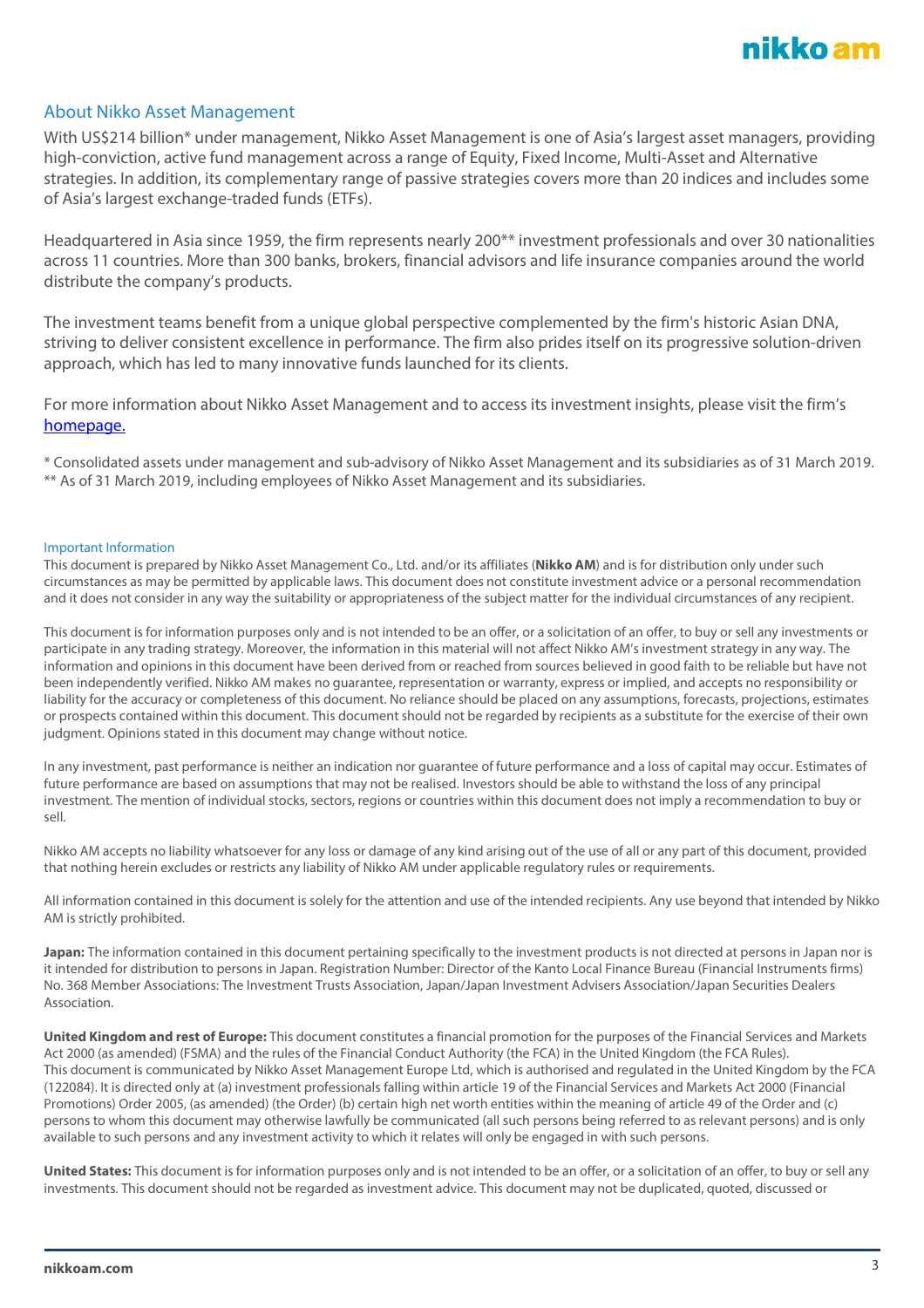otherwise shared without prior consent. Any offering or distribution of a Fund in the United States may only be conducted via a licensed and registered broker-dealer or a duly qualified entity. Nikko Asset Management Americas, Inc. is a United States Registered Investment Adviser.

**Singapore:** This document is for information only with no consideration given to the specific investment objective, financial situation and particular needs of any specific person. You should seek advice from a financial adviser before making any investment. In the event that you choose not to do so, you should consider whether the investment selected is suitable for you. This publication has not been reviewed by the Monetary Authority of Singapore. Nikko Asset Management Asia Limited is a regulated entity in Singapore.

**Hong Kong:** This document is for information only with no consideration given to the specific investment objective, financial situation and particular needs of any specific person. You should seek advice from a financial adviser before making any investment. In the event that you choose not to do so, you should consider whether the investment selected is suitable for you. The contents of this document have not been reviewed by the Securities and Futures Commission or any regulatory authority in Hong Kong. Nikko Asset Management Hong Kong Limited is a licensed corporation in Hong Kong.

**Australia:** Nikko AM Limited ABN 99 003 376 252 (**Nikko AM Australia**) is responsible for the distribution of this information in Australia. **Nikko AM Australia** holds Australian Financial Services Licence No. 237563 and is part of the Nikko AM Group. This material and any offer to provide financial services are for information purposes only. This material does not take into account the objectives, financial situation or needs of any individual and is not intended to constitute personal advice, nor can it be relied upon as such. This material is intended for, and can only be provided and made available to, persons who are regarded as Wholesale Clients for the purposes of section 761G of the Corporations Act 2001 (Cth) and must not be made available or passed on to persons who are regarded as Retail Clients for the purposes of this Act. If you are in any doubt about any of the contents, you should obtain independent professional advice.

**New Zealand:** Nikko Asset Management New Zealand Limited (Company No. 606057, FSP22562) is the licensed Investment Manager of Nikko AM NZ Investment Scheme, Nikko AM NZ Wholesale Investment Scheme and the Nikko AM KiwiSaver Scheme.

This material is for the use of researchers, financial advisers and wholesale investors (in accordance with Schedule 1, Clause 3 of the Financial Markets Conduct Act 2013 in New Zealand). This material has been prepared without taking into account a potential investor's objectives, financial situation or needs and is not intended to constitute personal financial advice, and must not be relied on as such. Recipients of this material, who are not wholesale investors, or the named client, or their duly appointed agent, should consult an Authorised Financial Adviser and the relevant Product Disclosure Statement or Fund Fact Sheet (available on our website www.nikkoam.co.nz).

**Kingdom of Bahrain:** The document has not been approved by the Central Bank of Bahrain which takes no responsibility for its contents. No offer to the public to purchase the Strategy will be made in the Kingdom of Bahrain and this document is intended to be read by the addressee only and must not be passed to, issued to, or shown to the public generally.

**Kuwait:** This document is not for general circulation to the public in Kuwait. The Strategy has not been licensed for offering in Kuwait by the Kuwaiti Capital Markets Authority or any other relevant Kuwaiti government agency. The offering of the Strategy in Kuwait on the basis a private placement or public offering is, therefore, restricted in accordance with Decree Law No. 7 of 2010 and the bylaws thereto (as amended). No private or public offering of the Strategy is being made in Kuwait, and no agreement relating to the sale of the Strategy will be concluded in Kuwait. No marketing or solicitation or inducement activities are being used to offer or market the Strategy in Kuwait.

**Kingdom of Saudi Arabia:** This document is communicated by Nikko Asset Management Europe Ltd (Nikko AME), which is authorised and regulated by the Financial Services and Markets Act 2000 (as amended) (FSMA) and the rules of the Financial Conduct Authority (the FCA) in the United Kingdom (the FCA Rules). This document should not be reproduced, redistributed, or sent directly or indirectly to any other party or published in full or in part for any purpose whatsoever without a prior written permission from Nikko AME.

This document does not constitute investment advice or a personal recommendation and does not consider in any way the suitability or appropriateness of the subject matter for the individual circumstances of any recipient. In providing a person with this document, Nikko AME is not treating that person as a client for the purposes of the FCA Rules other than those relating to financial promotion and that person will not therefore benefit from any protections that would be available to such clients.

Nikko AME and its associates and/or its or their officers, directors or employees may have or have had positions or material interests, may at any time make purchases and/or sales as principal or agent, may provide or have provided corporate finance services to issuers or may provide or have provided significant advice or investment services in any investments referred to in this document or in related investments. Relevant confidential information, if any, known within any company in the Nikko AM group or Sumitomo Mitsui Trust Bank group and not available to Nikko AME because of regulations or internal procedure is not reflected in this document. The investments mentioned in this document may not be eligible for sale in some states or countries, and they may not be suitable for all types of investors.

**Oman:** The information contained in this document nether constitutes a public offer of securities in the Sultanate of Oman as contemplated by the Commercial companies law of Oman (Royal decree 4/74) or the Capital Markets Law of Oman (Royal Decree80/98, nor does it constitute an offer to sell, or the solicitation of any offer to buy non-Omani securities in the Sultanate of Oman as contemplated by Article 139 of the Executive Regulations to the Capital Market law (issued by Decision No. 1/2009). This document is not intended to lead to the conclusion of any contract of whatsoever nature within the territory of the Sultanate of Oman.

Qatar (excluding QFC): The Strategies are only being offered to a limited number of investors who are willing and able to conduct an independent investigation of the risks involved in an investment in such Strategies. The document does not constitute an offer to the public